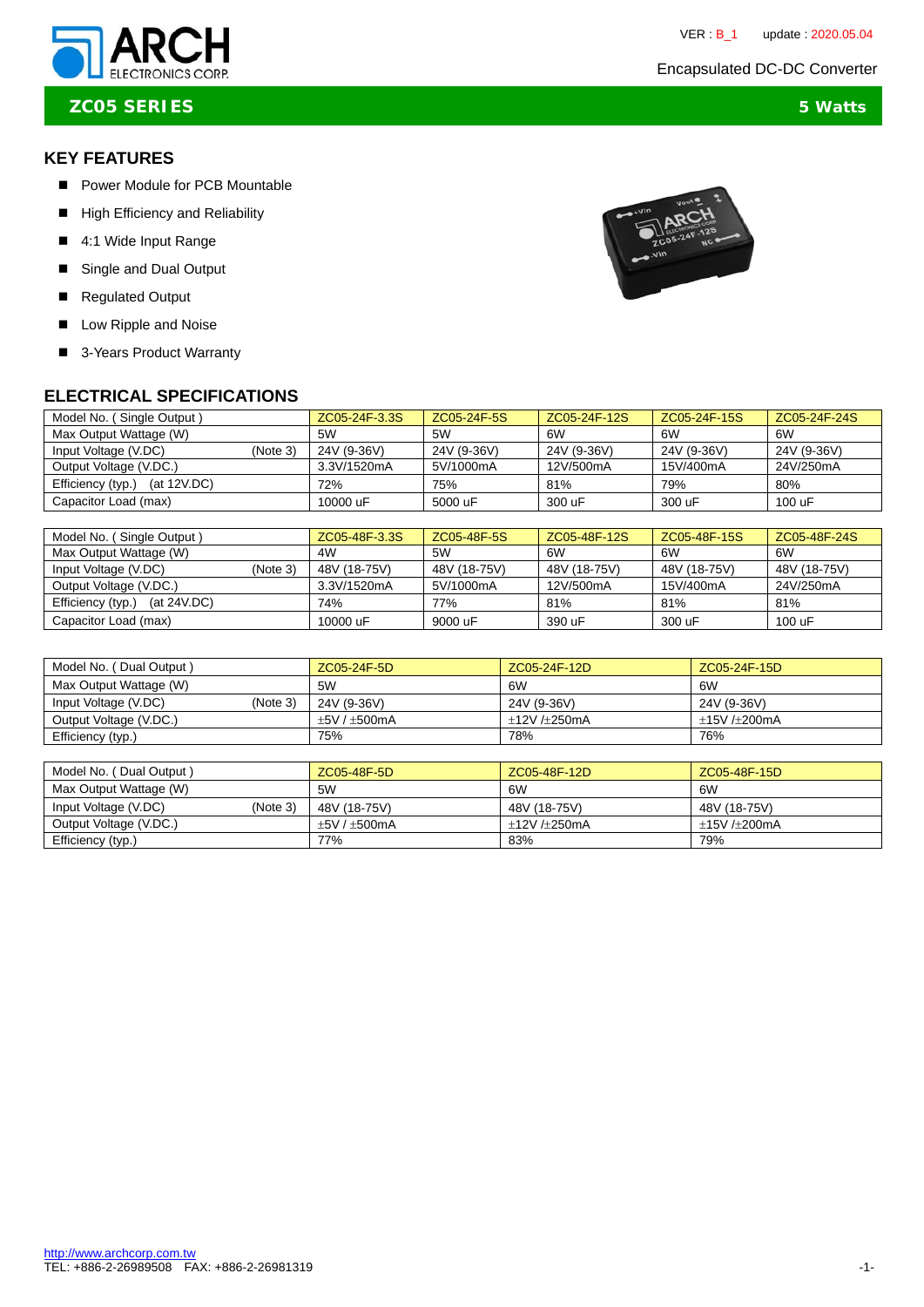

# **ZC05 SERIES 5 Watts**

## **ELECTRICAL SPECIFICATIONS**

| (Single Output)<br>Model No. |                                  | ZC05-24F-3.3S<br>ZC05-48F-3.3S                                     | ZC05-24F-5S<br>ZC05-48F-5S | ZC05-24F-12S<br>ZC05-48F-12S | ZC05-24F-15S<br>ZC05-48F-15S | ZC05-24F-24S<br>ZC05-48F-24S |  |
|------------------------------|----------------------------------|--------------------------------------------------------------------|----------------------------|------------------------------|------------------------------|------------------------------|--|
| Max Output Wattage (W)       |                                  | 4W                                                                 | 5W                         | 6W                           | 6W                           | 6W                           |  |
| Input                        | Input Filter                     | $\pi$ type                                                         |                            |                              |                              |                              |  |
|                              | Voltage (V.DC.)                  | 3.3                                                                | 5                          | 12                           | 15                           | 24                           |  |
|                              | Voltage Accuracy                 | $\pm 2\%$                                                          |                            |                              |                              |                              |  |
|                              | Current (mA) max                 | 1520                                                               | 1000                       | 500                          | 400                          | 250                          |  |
| Output                       | Line Regulation (LL-HL) (typ.)   | ±0.5%                                                              |                            |                              |                              |                              |  |
|                              | Load Regulation (10-100%) (typ.) | ±3%                                                                | ±1%                        | ±1%                          | ±1%                          | ±1%                          |  |
|                              | Minimum Load                     | 0%                                                                 |                            |                              |                              |                              |  |
|                              | Ripple & Noise                   | < $0.5\%$ Vout +50mV max (Vp-p)                                    |                            |                              |                              |                              |  |
| <b>Over Power Protection</b> |                                  | Above 105% Rated Output Power                                      |                            |                              |                              |                              |  |
| Protection                   | <b>Short Circuit Protection</b>  | Current limit, auto-recovery                                       |                            |                              |                              |                              |  |
|                              | Voltage                          | 1600 VDC.                                                          |                            |                              |                              |                              |  |
| Isolation                    | Resistance                       | $10^8$ ohms                                                        |                            |                              |                              |                              |  |
|                              | Capacitance                      | 1000 pF                                                            |                            |                              |                              |                              |  |
| <b>Operating Temperature</b> |                                  | -25°C+80°C (with derating)                                         |                            |                              |                              |                              |  |
|                              | Storage Temperature              | $-55^{\circ}$ C +105°C                                             |                            |                              |                              |                              |  |
| Environment                  | Case Temperature                 | $+100^{\circ}$ C max.                                              |                            |                              |                              |                              |  |
|                              | Temperature Coefficient          | $\pm 0.02\%$ Per°C                                                 |                            |                              |                              |                              |  |
|                              | Humidity                         | 95% RH                                                             |                            |                              |                              |                              |  |
| <b>MTBF</b>                  |                                  | >1000,000 h @ 25°C (MIL-HDBK-217F)                                 |                            |                              |                              |                              |  |
|                              | Dimensions (L x W x H)           | 1.25 x 0.8 x 0.4 Inches (31.8 x 20.3 x 10.2 mm) Tolerance ±0.5 mm  |                            |                              |                              |                              |  |
| Physical                     | <b>Case Material</b>             | Six-side shielded Aluminum with Non-Conductive base, Black Anodize |                            |                              |                              |                              |  |
|                              | Weight                           | 20 <sub>q</sub>                                                    |                            |                              |                              |                              |  |
| <b>Cooling Method</b>        |                                  | Free-air convection                                                |                            |                              |                              |                              |  |

|                              |                                  | ZC05-24F-5D                                                            | ZC05-24F-12D | ZC05-24F-15D |  |  |
|------------------------------|----------------------------------|------------------------------------------------------------------------|--------------|--------------|--|--|
| Model No.<br>(Dual Output)   |                                  | ZC05-48F-5D                                                            | ZC05-48F-12D | ZC05-48F-15D |  |  |
| Max Output Wattage (W)       |                                  | 5W                                                                     | 6W           | 6W           |  |  |
| Input                        | Input Filter                     | $\pi$ type                                                             |              |              |  |  |
|                              | Voltage (V.DC.)                  | ±5<br>±12<br>±15                                                       |              |              |  |  |
|                              | <b>Voltage Accuracy</b>          | ±2%                                                                    |              |              |  |  |
|                              | Current (mA) max                 | ±500                                                                   | ±250         | ±200         |  |  |
| Output                       | Line Regulation (LL-HL) (typ.)   | ±0.5%                                                                  |              |              |  |  |
|                              | Load Regulation (10-100%) (typ.) | ±1%                                                                    |              |              |  |  |
|                              | Minimum Load                     | 0%                                                                     |              |              |  |  |
|                              | Ripple & Noise                   | $<$ 0.5% Vout +50mV max (Vp-p)                                         |              |              |  |  |
| Protection                   | <b>Over Power Protection</b>     | Above 105% Rated Output Power                                          |              |              |  |  |
|                              | <b>Short Circuit Protection</b>  | Current limit, auto-recovery                                           |              |              |  |  |
|                              | Voltage                          | 1600 VDC.                                                              |              |              |  |  |
| Isolation                    | Resistance                       | $10^8$ ohms                                                            |              |              |  |  |
|                              | Capacitance                      | 1000 pF                                                                |              |              |  |  |
| <b>Operating Temperature</b> |                                  | -25°C+80°C (with derating)                                             |              |              |  |  |
|                              | Storage Temperature              | $-55^{\circ}$ C+105°C                                                  |              |              |  |  |
| Environment                  | Case Temperature                 | $+100^{\circ}$ C max.                                                  |              |              |  |  |
|                              | <b>Temperature Coefficient</b>   | $\pm 0.02\%$ Per°C                                                     |              |              |  |  |
|                              | Humidity                         | 95% RH                                                                 |              |              |  |  |
|                              | <b>MTBF</b>                      | >1000,000 h @ 25°C (MIL-HDBK-217F)                                     |              |              |  |  |
|                              | Dimensions (L x W x H)           | 1.25 x 0.8 x 0.4 lnches (31.8 x 20.3 x 10.2 mm) Tolerance $\pm$ 0.5 mm |              |              |  |  |
|                              | Case Material                    | Six-side shielded Aluminum with Non-Conductive base, Black Anodize     |              |              |  |  |
| Physical                     | Weight                           | 20 <sub>g</sub>                                                        |              |              |  |  |
|                              | <b>Cooling Method</b>            | Free-air convection                                                    |              |              |  |  |